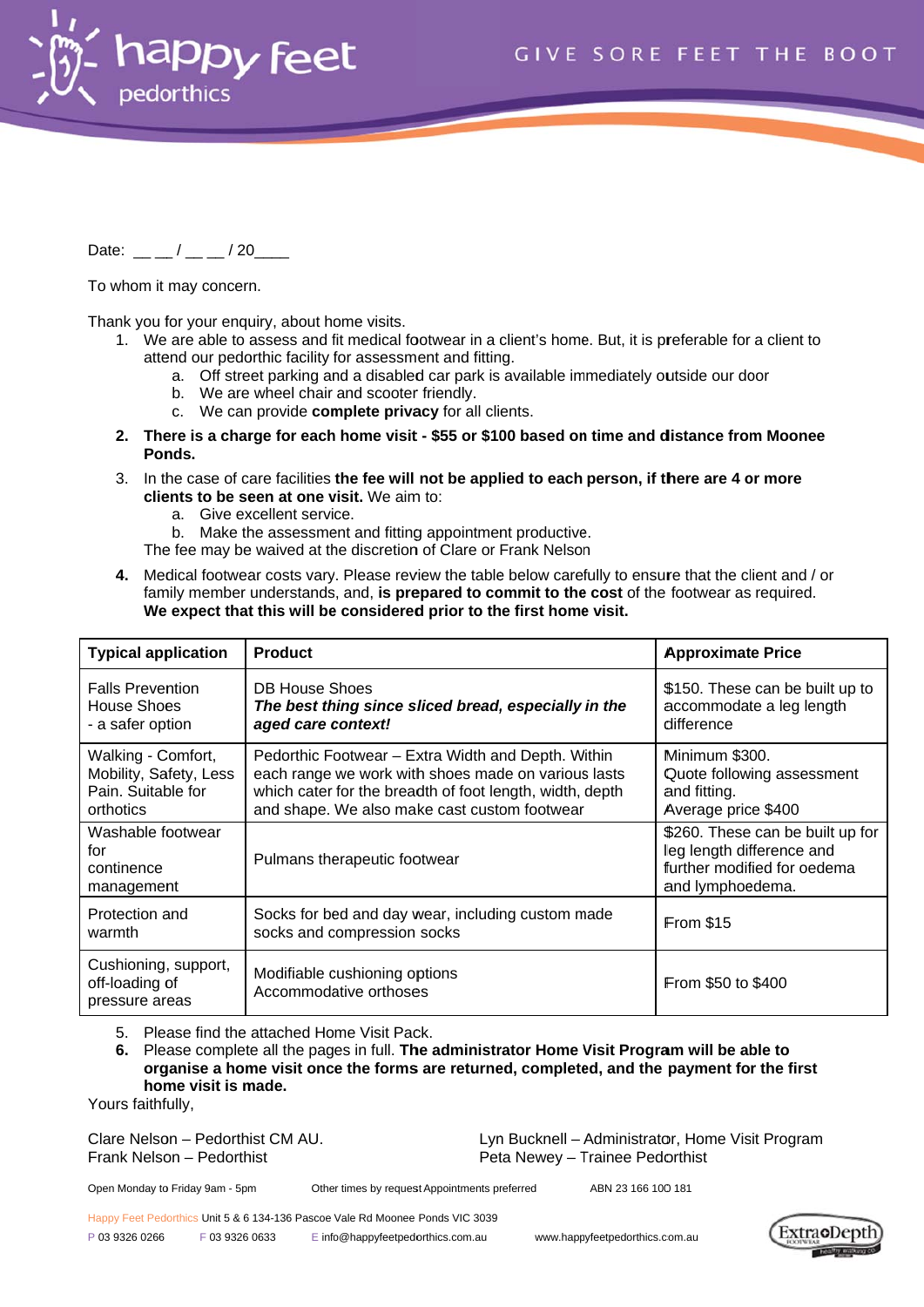# **Home Visit Pack**

## Contact and Payment Details

| Client Name: Name: Name and School and School and School and School and School and School and School and School and School and School and School and School and School and School and School and School and School and School |                |            |            |                  |                                                                                                      |
|-------------------------------------------------------------------------------------------------------------------------------------------------------------------------------------------------------------------------------|----------------|------------|------------|------------------|------------------------------------------------------------------------------------------------------|
| Client type: Please circle-                                                                                                                                                                                                   | <b>PRIVATE</b> | <b>DVA</b> | <b>TAC</b> | <b>WORKCOVER</b> | <b>STATE TRUSTEE</b>                                                                                 |
|                                                                                                                                                                                                                               |                |            |            |                  |                                                                                                      |
|                                                                                                                                                                                                                               |                |            |            |                  |                                                                                                      |
|                                                                                                                                                                                                                               |                |            |            |                  |                                                                                                      |
|                                                                                                                                                                                                                               |                |            |            |                  |                                                                                                      |
|                                                                                                                                                                                                                               |                |            |            |                  |                                                                                                      |
|                                                                                                                                                                                                                               |                |            |            |                  |                                                                                                      |
|                                                                                                                                                                                                                               |                |            |            |                  |                                                                                                      |
|                                                                                                                                                                                                                               |                |            |            |                  |                                                                                                      |
|                                                                                                                                                                                                                               |                |            |            |                  |                                                                                                      |
|                                                                                                                                                                                                                               |                |            |            |                  |                                                                                                      |
|                                                                                                                                                                                                                               |                |            |            |                  |                                                                                                      |
|                                                                                                                                                                                                                               |                |            |            |                  | Billing Address including name and phone number, if different from the above: ______________________ |
|                                                                                                                                                                                                                               |                |            |            |                  |                                                                                                      |
|                                                                                                                                                                                                                               |                |            |            |                  |                                                                                                      |
| Please indicate if a quote is required: Yes                                                                                                                                                                                   |                | No         |            |                  |                                                                                                      |
|                                                                                                                                                                                                                               |                |            |            |                  |                                                                                                      |
|                                                                                                                                                                                                                               |                |            |            |                  |                                                                                                      |
|                                                                                                                                                                                                                               |                |            |            |                  |                                                                                                      |
|                                                                                                                                                                                                                               |                |            |            |                  |                                                                                                      |
| Please return the forms with payment of the agreed amount of \$                                                                                                                                                               |                |            |            | , payable to:    |                                                                                                      |
| "Crispin Cobblings" Trading as Extra Depth Footwear - North West @ Happy Feet<br><b>Pedrothics</b>                                                                                                                            |                |            |            |                  |                                                                                                      |
| OR - Direct Credit BSB 063-111 Account Number 1018 7572 Account Name Crispin Cobblings                                                                                                                                        |                |            |            |                  |                                                                                                      |
| OR - MasterCard or Visa - Card Holder's Name: ___________________________________ Expiry Date: ___________                                                                                                                    |                |            |            |                  |                                                                                                      |
|                                                                                                                                                                                                                               |                |            |            |                  |                                                                                                      |
|                                                                                                                                                                                                                               |                |            |            |                  |                                                                                                      |
| The administrator of the Home Visit Program will be able to organise a home visit once the forms are returned,<br>completed, and the payment for the first home visit is made.                                                |                |            |            |                  |                                                                                                      |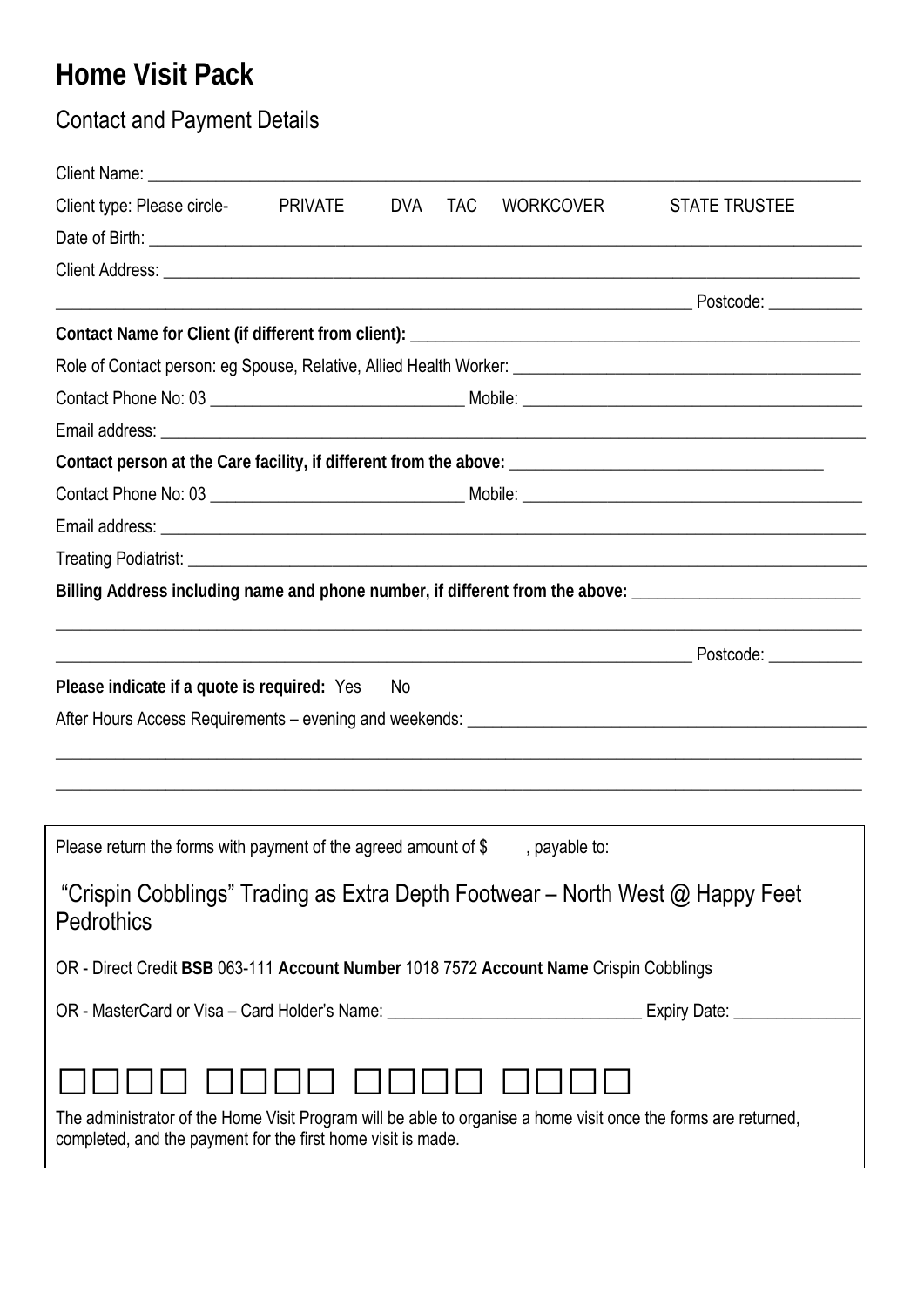### Home Visit Pack

### Medical History – please circle appropriate answer

| Diabetes:                                                                     | Yes  | No   |           |     |    |  |  |  |  |
|-------------------------------------------------------------------------------|------|------|-----------|-----|----|--|--|--|--|
| Arthritis:                                                                    | Yes  | No   |           |     |    |  |  |  |  |
| Oedema:                                                                       |      | Yes  | No        |     |    |  |  |  |  |
| Circulation:                                                                  | Poor | Good | Excellent |     |    |  |  |  |  |
| Hammer Toes: Yes                                                              |      | No   |           |     |    |  |  |  |  |
| Corns:                                                                        | Yes  | No   |           |     |    |  |  |  |  |
| Bunions:                                                                      | Yes  | No   |           |     |    |  |  |  |  |
| Sore under the balls of your feet:                                            |      |      |           | Yes | No |  |  |  |  |
| Do you use an orthotic device?                                                |      |      |           | Yes | No |  |  |  |  |
| Please describe any other information in relation to the health of your feet: |      |      |           |     |    |  |  |  |  |

\_\_\_\_\_\_\_\_\_\_\_\_\_\_\_\_\_\_\_\_\_\_\_\_\_\_\_\_\_\_\_\_\_\_\_\_\_\_\_\_\_\_\_\_\_\_\_\_\_\_\_\_\_\_\_\_\_\_\_\_\_\_\_\_\_\_\_\_\_\_\_\_\_\_\_\_\_\_\_\_\_\_\_\_\_\_\_\_\_\_\_\_\_\_\_

\_\_\_\_\_\_\_\_\_\_\_\_\_\_\_\_\_\_\_\_\_\_\_\_\_\_\_\_\_\_\_\_\_\_\_\_\_\_\_\_\_\_\_\_\_\_\_\_\_\_\_\_\_\_\_\_\_\_\_\_\_\_\_\_\_\_\_\_\_\_\_\_\_\_\_\_\_\_\_\_\_\_\_\_\_\_\_\_\_\_\_\_\_\_\_

#### Mobility – please circle appropriate answer

| I walk: regularly,             | occasionally,  | rarely |       |       |
|--------------------------------|----------------|--------|-------|-------|
| I walk with assistance, using: | someone's arm, |        | stick | trame |
| I am non-ambulant              |                |        |       |       |
| I stand for transfer only      |                |        |       |       |

#### Footwear requirements – circle your need for footwear

#### **Shoes**

Sandals - sandals are open toed, with or without backs

Strap Courts – closed in toe shoes with a strap around the ankle

Slippers / House Shoes

Specialist - Pulmans

**NOTE: Due to falls risks we do not regularly stock slip on footwear** 

Shoe size currently worn \_\_\_\_\_\_\_\_\_\_\_\_\_\_\_\_\_\_\_\_\_\_\_\_\_\_\_\_\_\_\_\_\_\_\_\_\_\_\_\_\_\_\_\_\_\_\_\_\_\_\_\_\_\_\_\_\_\_\_\_\_

**Thank-you for taking the time to complete this form.** 

All information is confidential and used only to assist us in determining the best footwear for your individual needs.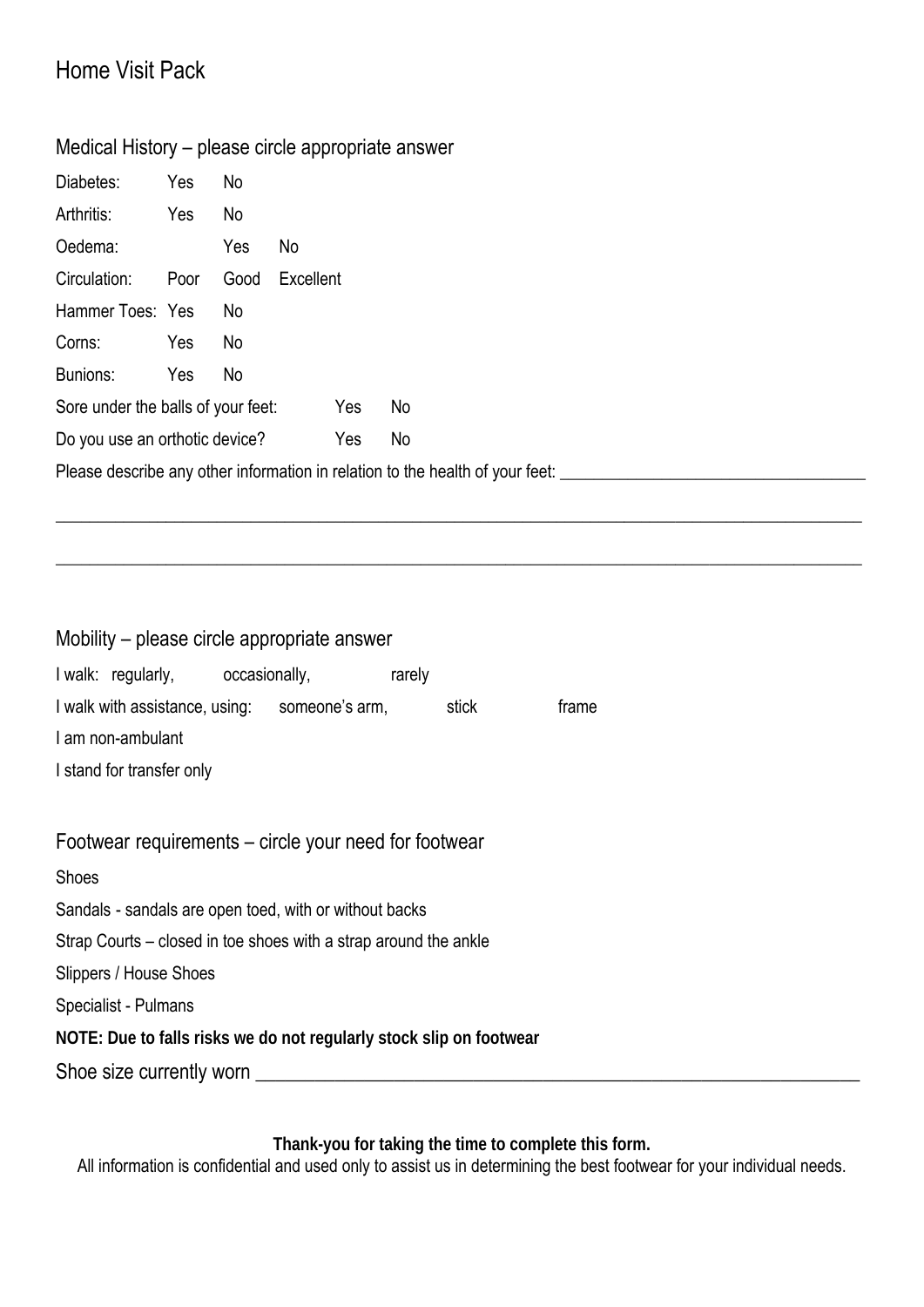

| <b>FOOTWEAR®</b><br><b>PARTNERS IN FOOT HEALTH</b> | 24/1<br>$23\,$ | $\overline{2}$ | $\mathfrak{Z}$ | $\overline{4}$ | 5 | $\sqrt{6}$ | $\overline{7}$ | $\bf 8$ | 9 | 10 |                                            |
|----------------------------------------------------|----------------|----------------|----------------|----------------|---|------------|----------------|---------|---|----|--------------------------------------------|
|                                                    | 22             |                |                |                |   |            |                |         |   |    |                                            |
|                                                    | 21             |                |                |                |   |            |                |         |   |    | <sub>B</sub>                               |
|                                                    | $20\,$         |                |                |                |   |            |                |         |   |    |                                            |
|                                                    | 19             |                |                |                |   |            |                |         |   |    |                                            |
|                                                    | 18             |                |                |                |   |            |                |         |   |    | It is helpful if you can                   |
|                                                    | 17             |                |                |                |   |            |                |         |   |    | measure around the<br>foot with a tape     |
|                                                    | 16             |                |                |                |   |            |                |         |   |    | measure at the<br>points marked to         |
|                                                    | 15             |                |                |                |   |            |                |         |   |    | give an indication of<br>the volume of the |
|                                                    | 14             |                |                |                |   |            |                |         |   |    | foot.<br>Point A __________ cm             |
|                                                    | 13             |                |                |                |   |            |                |         |   |    | Point B <sub>_________</sub> cm            |
|                                                    | 12             |                |                |                |   |            |                |         |   |    |                                            |
|                                                    | $11\,$         |                |                |                |   |            |                |         |   |    |                                            |
|                                                    | $10\,$         |                |                |                |   |            |                |         |   |    |                                            |
|                                                    | 9              |                |                |                |   |            |                |         |   |    |                                            |
|                                                    | $\,8\,$        |                |                |                |   |            |                |         |   |    |                                            |
|                                                    | 7              |                |                |                |   |            |                |         |   |    |                                            |
|                                                    | 6              |                |                |                |   |            |                |         |   |    |                                            |
|                                                    | 5              |                |                |                |   |            |                |         |   |    |                                            |
|                                                    | $\overline{4}$ |                |                |                |   |            |                |         |   |    |                                            |
| Place left heel                                    | $\mathfrak{Z}$ |                |                |                |   |            |                |         |   |    | <b>CLIENT NAME</b>                         |
| here and trace<br>around foot with                 | $\overline{2}$ |                |                |                |   |            |                |         |   |    |                                            |
| the pen at a 90<br>degree angle                    | 1              |                |                |                |   |            |                |         |   |    | <b>LEFT FOOT</b>                           |

T FOOT